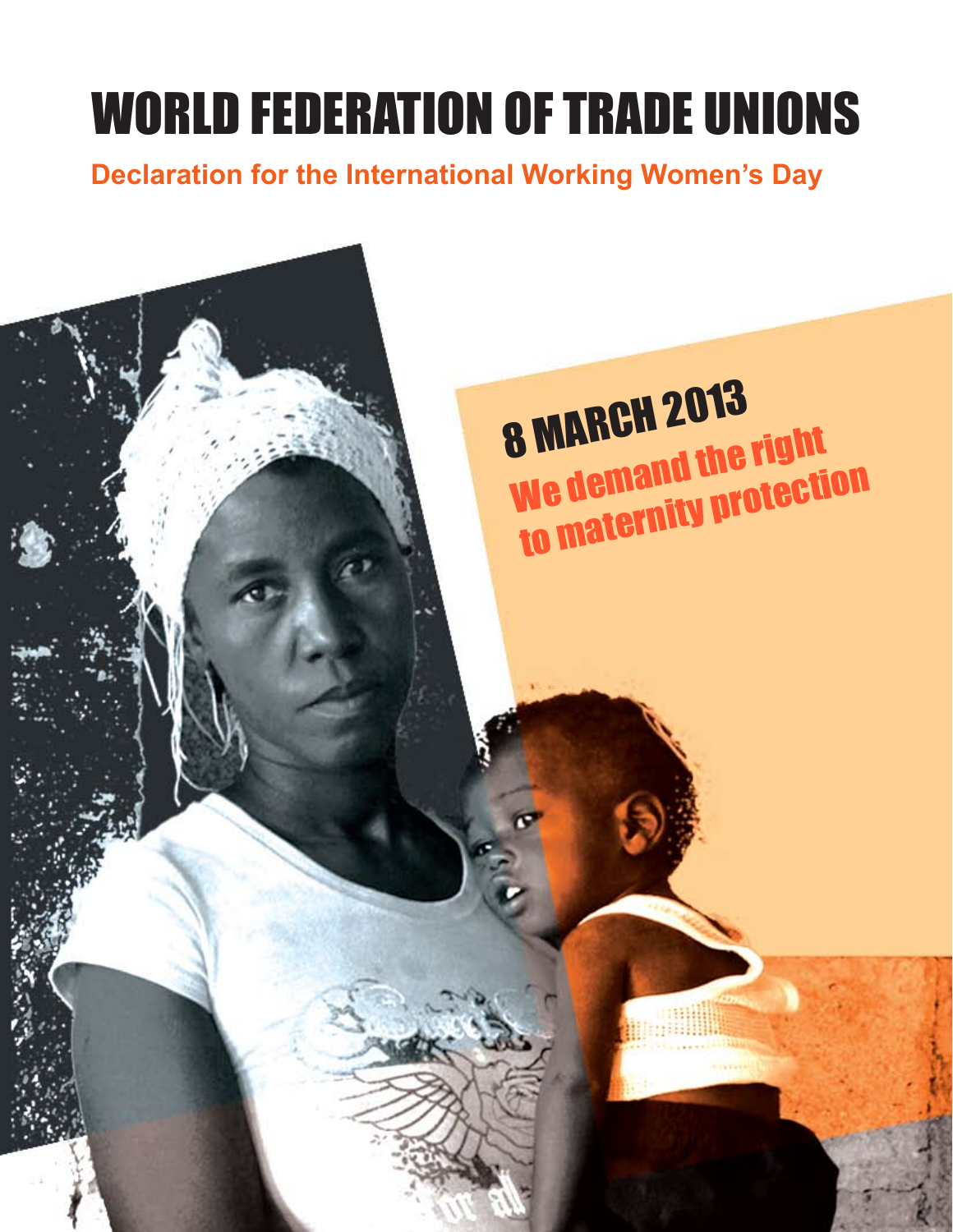**On the occasion of the annual International Working Women's Day, the Secretariat of the WFTU wants to take the opportunity to once more highlight an issue that seriously concerns the contemporary working women and the young couples, a social issue that reveals in all its extent the rottenness of the policies implemented in the capitalist world: The violation of the rights of maternity protection for the women of the working class. A right that must be defended by both the female and male workers in their struggle against the exploitation of human by human though the class-oriented trade union organizations.**

Maternity protection is not only the legislation referring to the pre and postnatal period of a woman. For the WFTU, the issue of maternity protection conserns the general system of healthcare, from the early ages till the old age; the health and safety conditions in the working places; the educational system from the kindergarten until the university; the prices of food supplies and daily essentials; the quality and cost of housing; the high rate of unemployment. It even has to do with the imperialist wars, the catastrophe that they cause in households and families, the impact of the use of nuclear weapons to people's health causing teratogenesis.

The woman who is allocated from nature with a special and increased role in the reproductive process – motherhood – needs special care and protection. This **care and protection needs to be supplied to all women** for free and exclusively from the state services in the Public Healthcare System.

There is a need for special care for women from their early years of age until their old age, there is a need for special arrangements for women in the working place during their reproductive years.

### **In the contemporary society which is based in the exploitation of men and women by the capital, maternity and labour are in conflict**.

The need of the working class to protect its reproductive process and the well-being of its descendants lead us directly to see that **capitalism cannot deliver**; it is an obstacle to all the contemporary needs of the working people and the poor people.

One the on hand, capitalism pushed women massively in the production using them as the cheapest labour force, with less rights than the men. During the latest decades, with the struggle of the workers movement, women managed to gain a type of "equality" in the exploitation and they managed to have some special rights such as the early retirement age.

Today, especially i**n a period of a deep capitalist crisis, the living conditions of the vast majority are getting worse.** Women are either working overtime or working part time or are unemployed in big numbers. The "flexible" working conditions are dominant opposed to stable work. Their working hours are completely defined by the needs of the capitalists according to their needs for profits. The possibility of pregnancy and motherhood prevents women from getting employment.

The dismissals, the flexible working hours and the overtime, the night shifts… In general the intensification and super-exploitation of women increase the precariousness, the anxiety of women affecting their physical or psychological health.

Their working conditions and the low wages, the poverty, the uncertainty of the future, the precariousness become basic criteria of a family in its decision to postpone maternity. These are main reasons why abortions rise in many countries. We need to fight for every woman and each couple to be able to choose freely their own future and we need to fight that there will be a free and public healthcare system able to support their decision. But we need also, to fight hard and confront the real social reasons that lead a woman/couple to abortion.

In the workplaces, the scientific and technological achievements for the health and safety are not implemented because of their extra cost creating serious risk factors in the work places. From lifting weight to inhaling bacteria and fungus, many of those factors create problems in conceiving, miscarriages, problems in the baby's normal development.

The scientific achievements in this area, in helping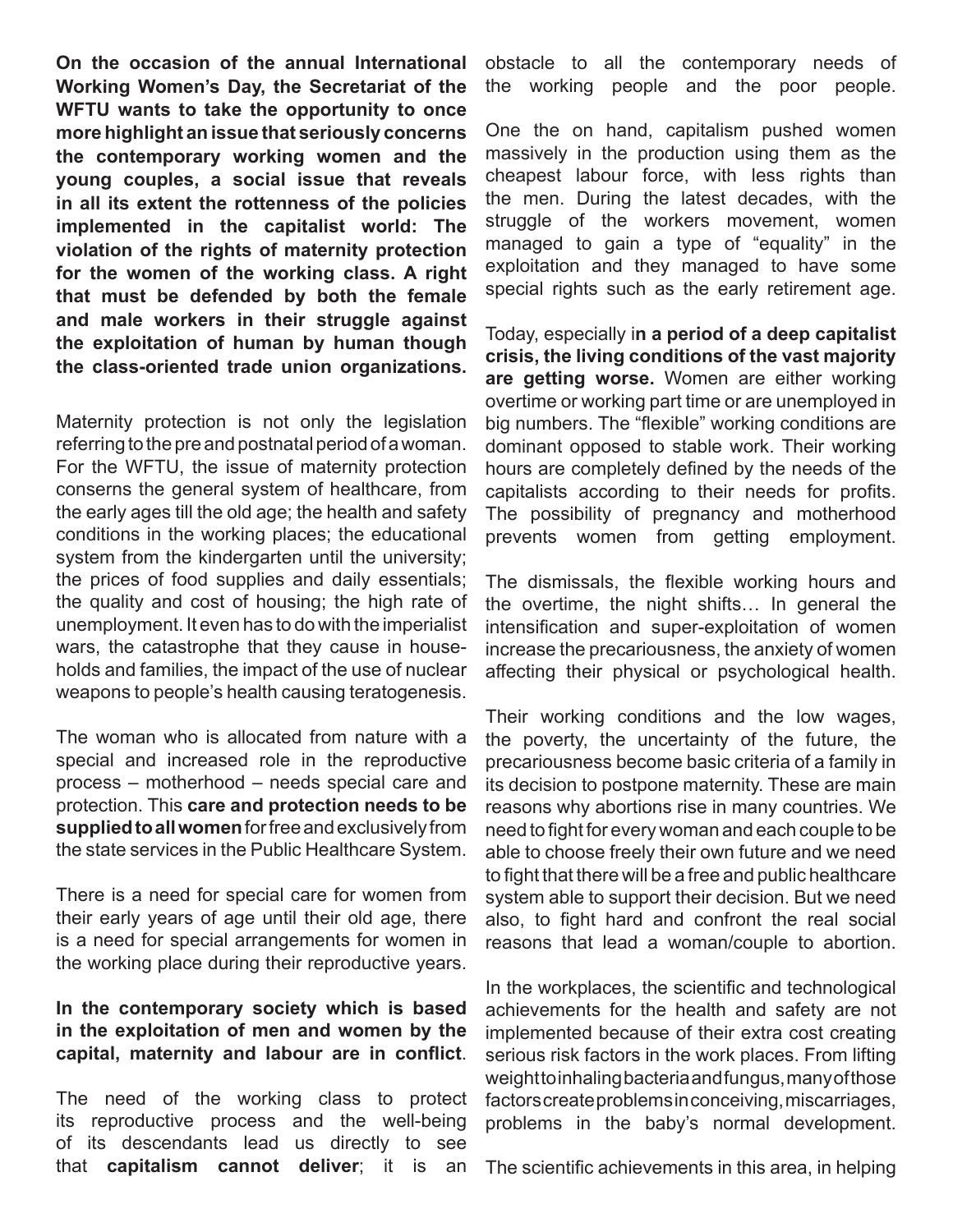women conceive, are not provided as a social service but as a way for capitalists owning hospitals and healthcare facilities to make profits. The public health care facilities around the world are undermined and function with private-economic criteria. The admitted persons have to pay for the services that are being provided to them. Many times these services are much less than expected.

But even after the natal, the family has to undertake a series of everyday activities that have to do with the reproduction of the labour force. The house of a poor family is at the same time a small restaurant, a laundry, a kinder-garden, an old-age home and so much more. These are all activities that usually women are undertaking in their free time, working for free for the whole society.

In most countries not even the ILO Conventions that define that maternity leave should be 14 weeks after and at no less than one week before the natal are respected. ILO Conventions also state that women should be entitled to the twothirds of the previous earnings for these 14 weeks.

"*Out of the 167 countries, 97 per cent provide cash benefits for women during maternity leave and 42 per cent provide at least two-thirds of previous earnings for 14 weeks. What is more important is how countries finance cash benefits during maternity leave. We noticed a shift away from the systems relying entirely on employer responsibility. By 2009, half of the countries financed benefits solely through their social security systems or public funds in order to relieve employers. A share of 17 per cent relied on a mix of payments by employers and social security, while in one-fourth (26 per cent) of the countries payment is still covered entirely by the employer with no public or social security support. We found out that paternity leave provisions are becoming increasingly common around the world, with at least 49 countries providing paternity or parental leave policies that fathers can use around the birth of their child. In some countries, women in agriculture, domestic work or part-time work are still explicitly excluded from legal coverage and cash maternity benefits. In at least 54 countries, domestic workers are covered by maternity leave legislation, including Guatemala, which has recently extended social security services to these workers, such as maternal and infant health care*."

### **Our maternity protection demands have to refer to all these fields of the life of the society.**

• Adequate pre and post-natal paid maternity leave. Banning of the dismissals of pregnant women. Parental leave with full healthcare and insurance. Banning of night-shifts and hazardous work for the women before and after giving birth.

• Decisive confronting of the unemployment rates through a development path that make use of the natural wealth-producing resources, the land and the industries to satisfy the needs of the peoples and not the profiting of the monopolies.

• Free, public and qualitative Healthcare System that will take care of all the people of all the ages in any of their needs; vaccinations, regular HIV tests, proper medication for all the occasions.

• Free, public and qualitative Education System from the kindergarten to the university. An educational process that would make sure that people receive general knowledge and specialized education, to grow up and become an integrated personality utilizing fully its capabilities for the benefit of the society.

• Full-time, Stable job with dignified salaries. 7hours a day, 5 days a week, 35 hours a week.

• Real and sufficient house subsidy or loans without interest for the young couples.

• A network of real free, public and qualitative services that will assist the family, the child, the elderly, the people with special needs, in order for the life of the woman to be improved. Free, public and qualitative kindergartens, old-homes, vacationfacilities, restaurants at the working places.

The right to maternity protection for the women of the working class is not only a matter of struggle of the working women but the entire working class. Men and women workers must jointly struggle against inequality, gender discrimination and maternity protection.